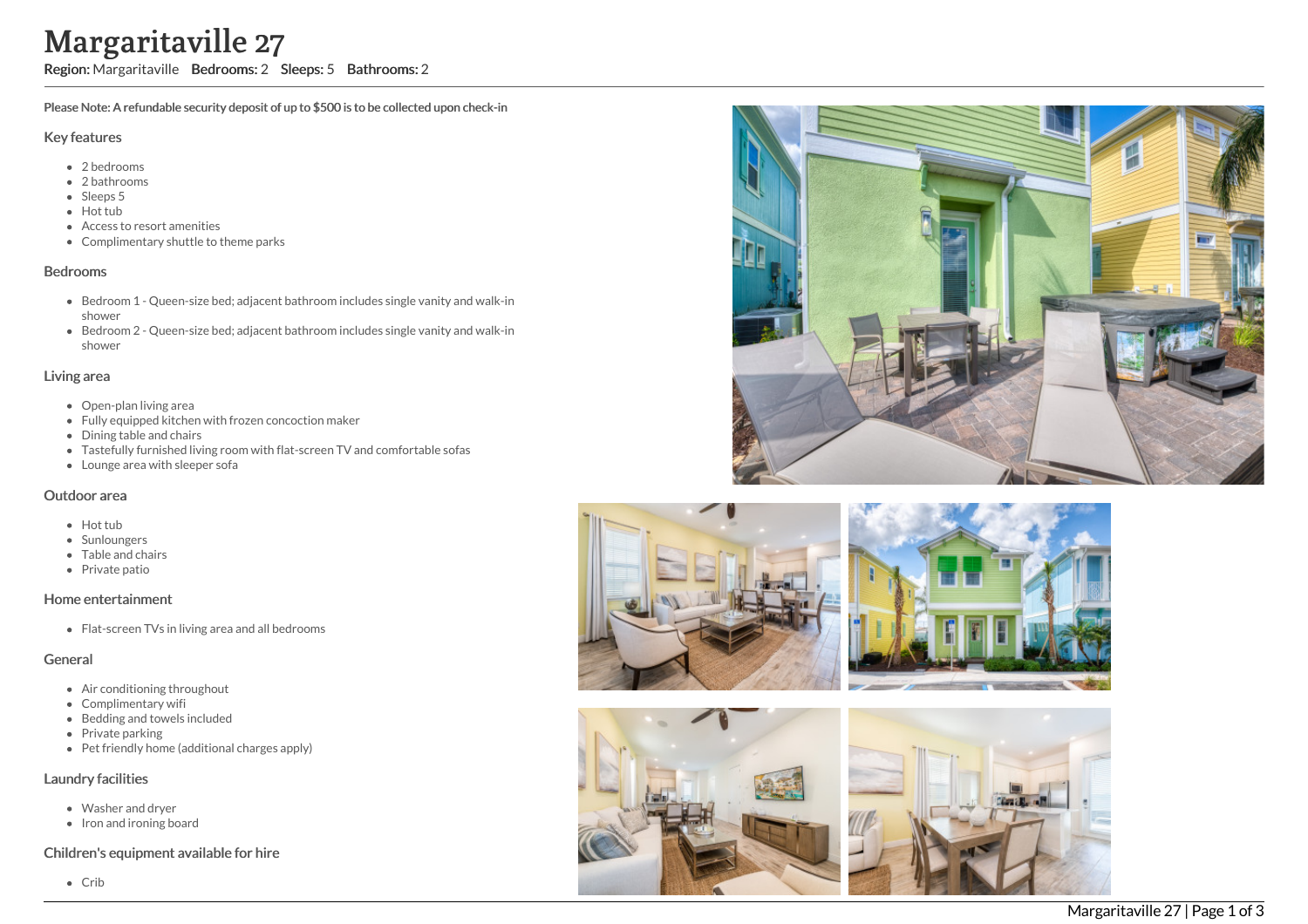- Stroller
- $\bullet$  High chair
- Pack and play

## Resort facilities

A beautiful resort where luxury living meets fantastic fun, Margaritaville is a brand new holiday destination, home to a spectacular range of amenities. Set within lush, tropical grounds, this resort features an impressive lagoon-style pool, soft sand beaches and an exhilarating waterpark, suitable for the whole family. Guests can also benefit from a relaxing spa, a fitness center and plenty of kids clubs with activities to suit all ages. Furthermore, the entertainment district offers a wide range of first-class shopping, dining and lounge experiences, all within walking distance of your holiday home and there's a complimentary shuttle to the theme parks.

#### Places of interest

- Disney World 5.1 miles
- Universal Studios 16.7 miles
- Sea World 11.7 miles
- Orlando International Airport 24.5 miles

Please Note: Parts of the Margaritaville Hotel are currently under construction. Apologies for any disturbance or inconvenience this may cause during your stay at Margaritaville Resort, Orlando.